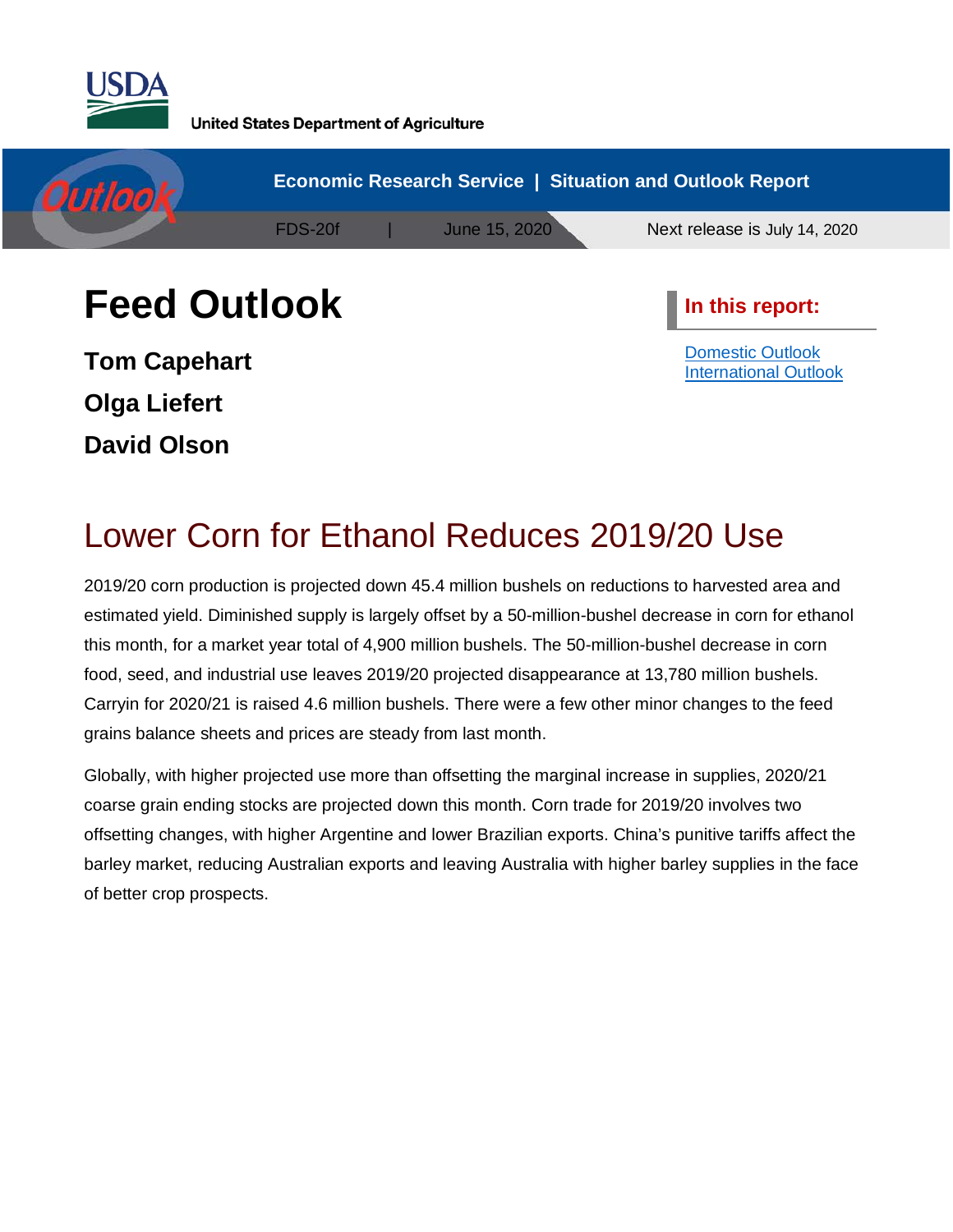# <span id="page-1-0"></span>**Domestic Outlook**

# Corn Planting Continues at Brisk Pace

The 2020/21 crop was 97 percent planted, based on surveys released in the National Agricultural Statistics Service (NASS) *Crop Progress* report for the week of June 7. This compares favorably with last year at this time, when plantings reached only 78 percent due to excessive moisture and is higher than the 5-year average of 94 percent. Dry, mild weather conditions in Minnesota enabled plantings to be completed, while North Carolina and Iowa planted 99 percent of their crops. Illinois, South Dakota, and Texas crops were 98 percent planted. North Dakota was the only major corn producing State with less than 90 percent in the ground. Emergence followed the same pattern—with North Carolina, Iowa, Minnesota, and Texas leading.



Planted area for 2020/21 is projected unchanged from last month at 97.0 million acres, which, if realized, would produce a record-high corn crop of 15,995 million bushels at the projected weather-adjusted trend yield of 178.5 bushels per acre. This assumes normal planting progress and summer growing season weather, and the historical relationship between planted and harvested area. The NASS *Acreage* report will be released on June 30, providing the first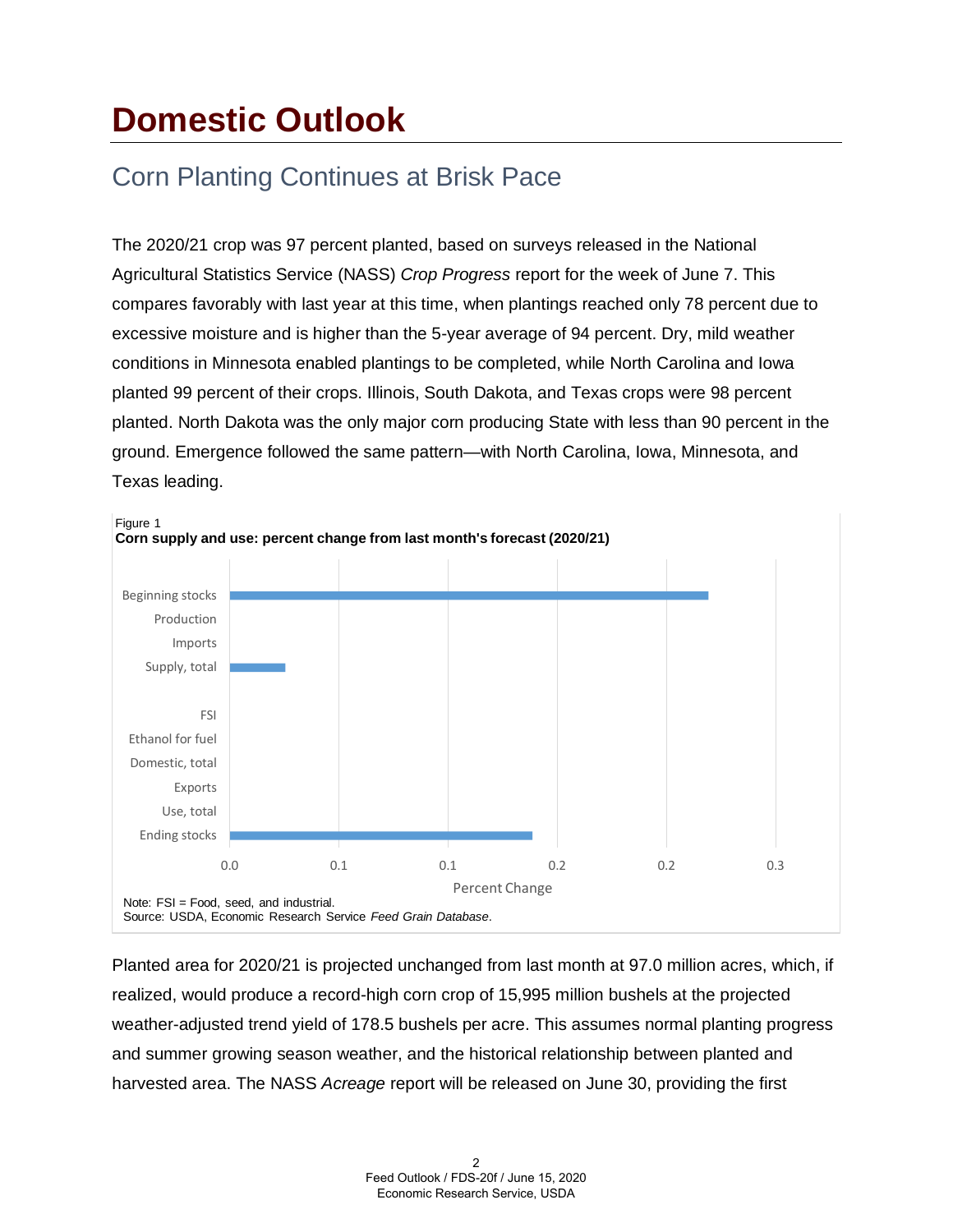survey-based area estimate for the 2020/21 corn crop, based primarily on data collected in the first 2 weeks of June.





Sources: USDA, Economic Research Service with data from National Agricultural Statistics Service, QuickStats, and USDA, World Agricultural Outlook Board, Crop Projections, 2020.

Supplies at this level of production would be 18,123 million bushels, given a projected carryin of 2,103 million bushels and imports of 25 million.

There is no change in projected use for 2020/21. The 4.6-million-bushel reduction in carryin from 2019/20 is passed through to ending stocks of 3,323 million bushels. The season average price received by farmers is unchanged from last month at \$3.20 per bushel.

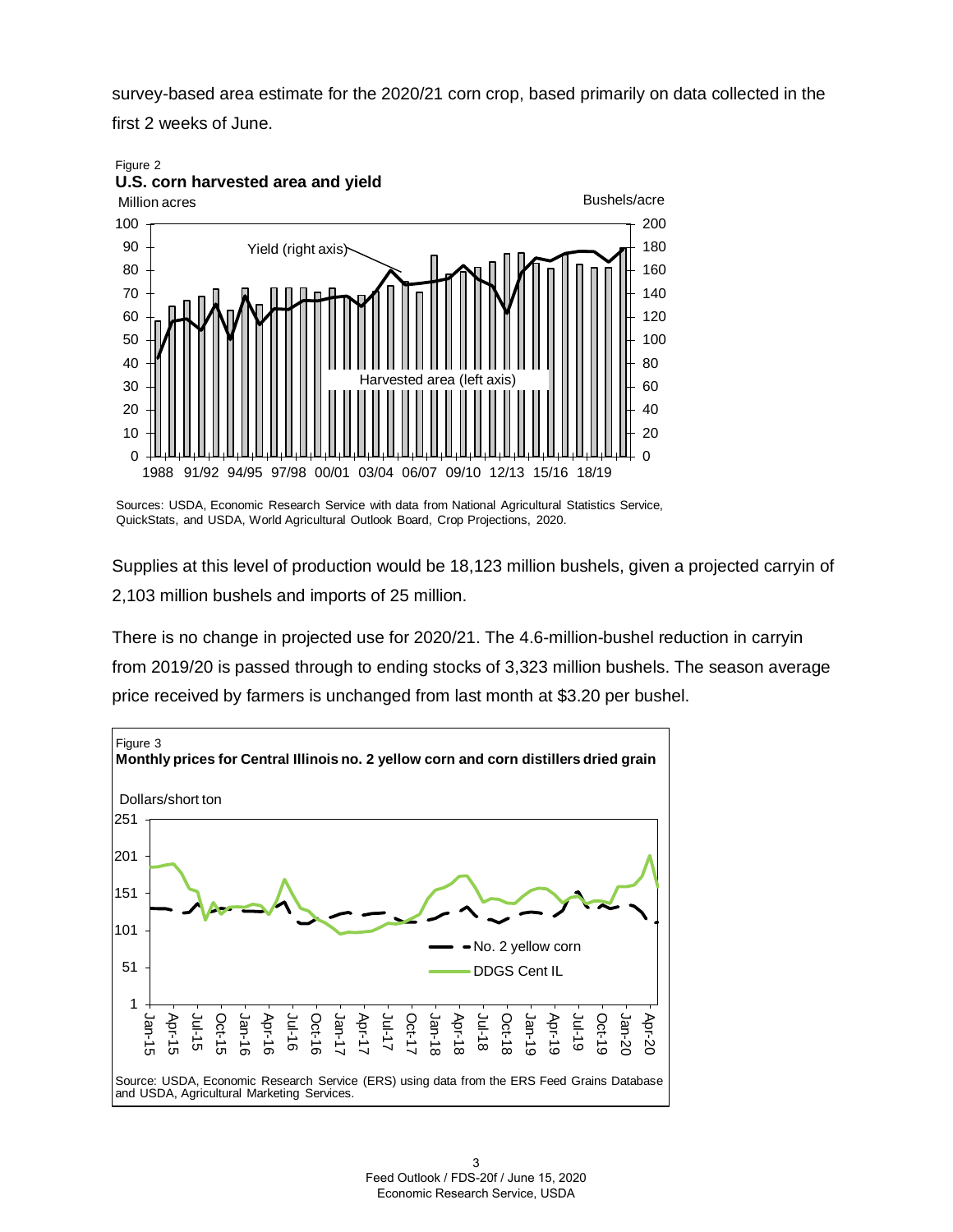#### Figure 4 **Monthly #2 grain sorghum and yellow corn prices for Kansas City**



The 2019/20 crop is estimated 45.4 million bushels lower. Yield is lowered 0.4 bushels per acre to 167.4 million bushels. Resulting supply is 15,883 million bushels.

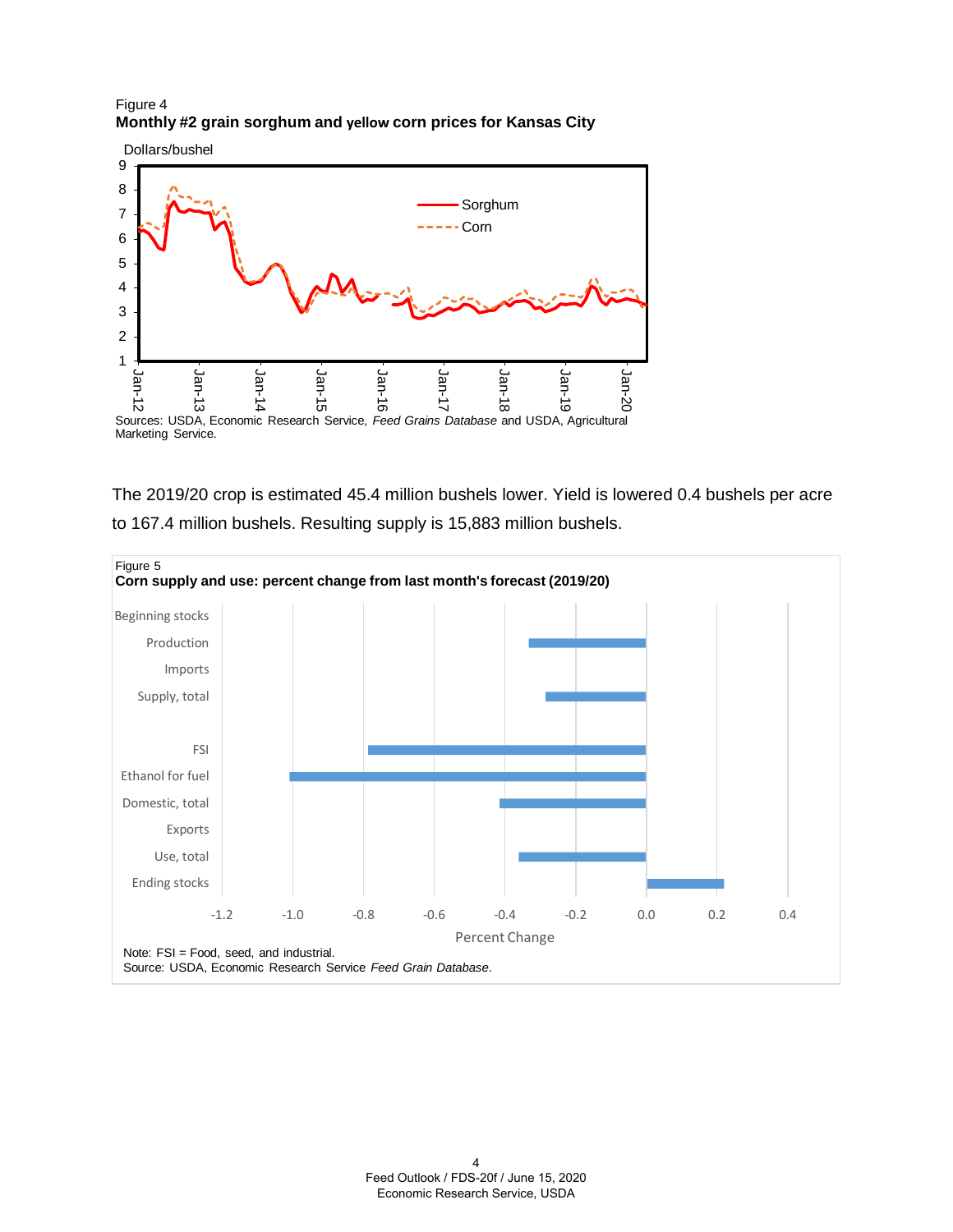# Social Distancing Restrictions Continue to Crimp 2019/20 Fuel Demand

Continued restrictions on commercial activity eroded fuel demand, and thus corn for ethanol in 2019/20. A slower than expected rebound in Energy Information Administration (EIA) weekly gasoline use and ethanol production took 50 million bushels from corn for ethanol to 4,900 million bushels, lowering total use by that amount. Vehicle miles driven plunged to 5,258 million miles per day in April (according to EIA estimates), compared with pre-COVID levels of 8,179 million in January. May ethanol production, based on weekly EIA data, is estimated just under 30 million gallons per day, compared with 24 million gallons per day in April, still historically low levels. May 2019 saw 44 million gallons per day.



Note: Marketing year 2019/20 and 2020/21 are projected. Source: USDA, World Agricultural Outlook Board, World Agricultural Supply and Demand Estimates.*.* 

# Export Markets for Corn Co-products and Ethanol Lag

Ethanol exports were sharply lower (according to U.S. Commerce Department, Bureau of the Census data) in April, as Brazil cut imports due to increased domestic production and China remained essentially absent. Other countries—notably India, Mexico, South Korea and Canada—made up some of the slack in April. Exports for April totaled 99.4 million gallon, of which 23.8 million were purchased by Brazil, the lowest level since October 2019. For the 2019/20 marketing year to date, ethanol exports total 1,051.6 million gallons, compared with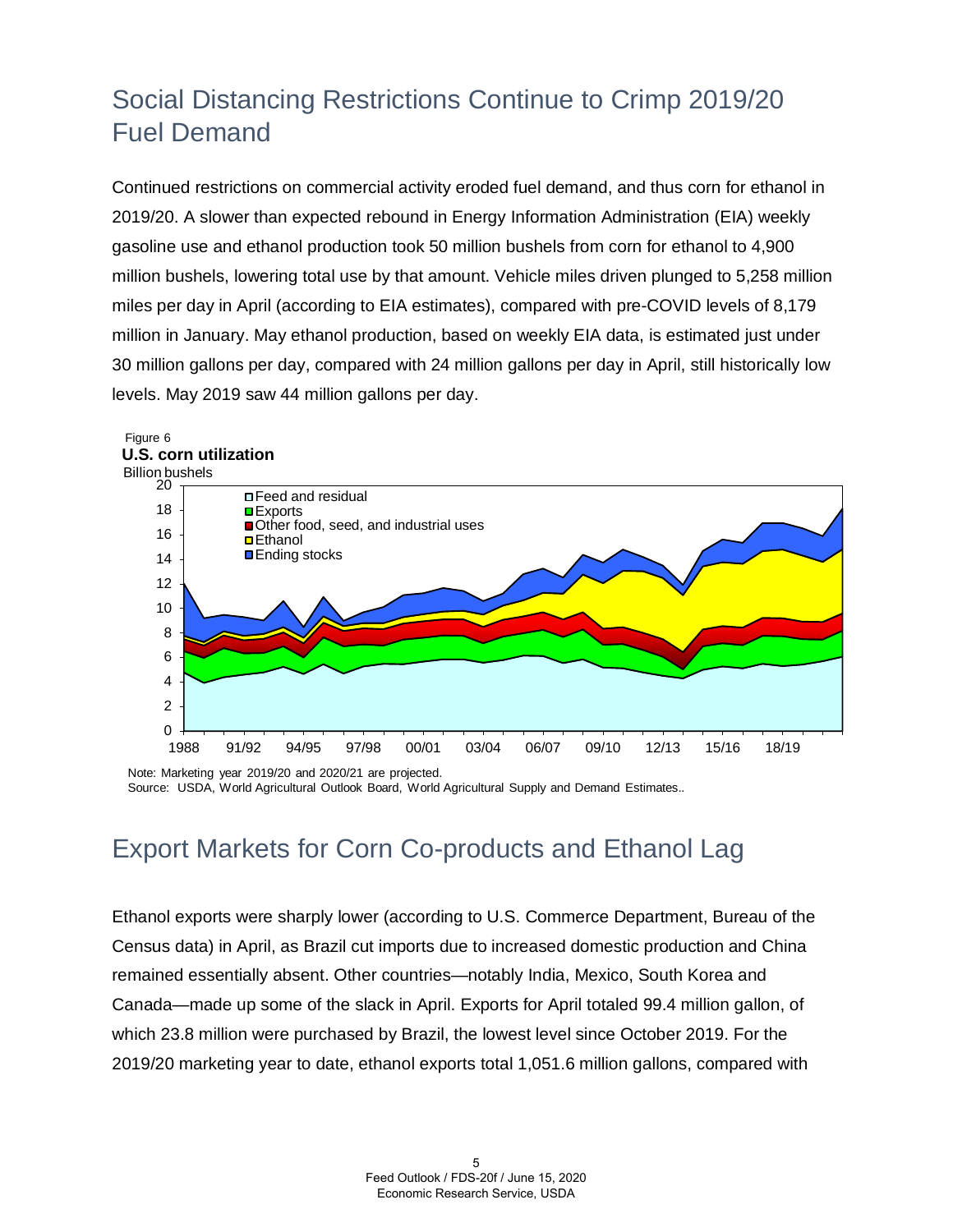1,076.5 million during the same period in 2018/19.





Source: USDA, Economic Research Service using data from U.S. Department of Commerce, Bureau of the Census, January 2020 Grain Inspections.

Dried Distillers Grain (DDG) exports also fell compared with last year, as prices rose due to limited ethanol production. For the first 8 months of the marketing year, DDG shipments are 4 percent lower at 7.7 million short tons. However, April shipments were 17 percent lower than April last year at 0.84 million short tons. Although China was previously a major buyer of U.S. DDGs, they pulled out of the market in 2016, leaving it to Mexico and protein-hungry Southeast Asian countries including Vietnam, South Korea, and Indonesia. The EU is also a major buyer.



Source: USDA, Economic Research Service with data from U.S. Department of Commerce, Bureau of the Census.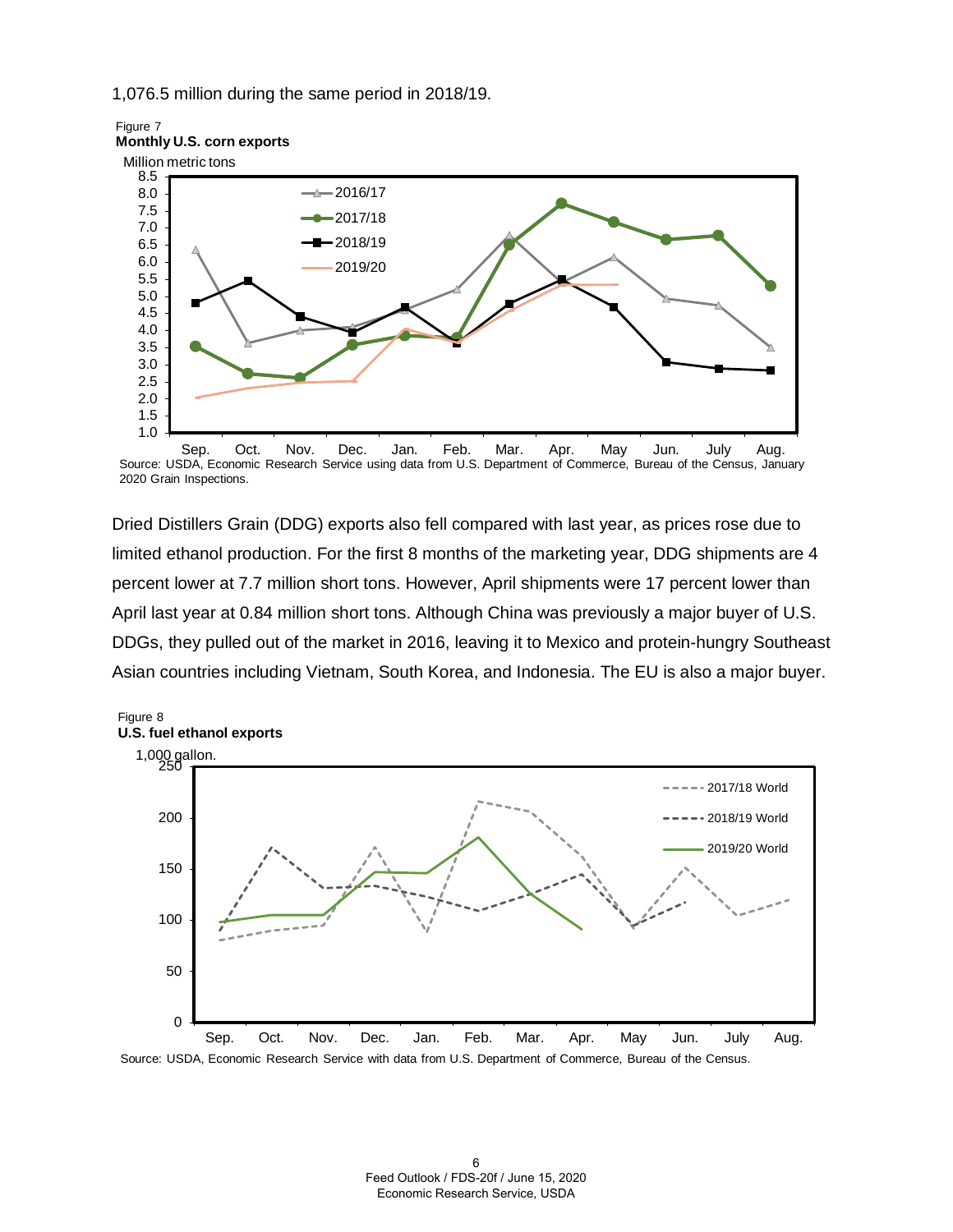# U.S. Feed Grain Use Lowered

U.S. feed grain disappearance for 2020/21 is projected at 391.6 million metric tons, 25.8 million above 2019/20. Feed and residual use, projected at 158.1 million tons, is 8.9 million higher than the 2019/20 estimate. FSI use, at 173.2 million tons, is 7.1 million higher than the revised 2019/20 projection—which accounts for a 1.3-million ton decrease in corn for ethanol. Exports, at 60.3 million tons, are unchanged from last month. Total feed grain disappearance in 2019/20 is estimated at 365.8 million tons.

# Grain Consuming Animal Units

Grain consuming animal units (GCAU) for 2020/21 are projected at 102.43 million units, 1.81 million lower, largely due to a drop in forecast cattle on feed inventory and to a lesser extent lower layers and turkey numbers relative to last month. For 2019/20, the estimate of about 102.00 million units is essentially unchanged from last month.

#### Feed and Residual Use: Four Feed Grains and Wheat

On a September-August basis, feed and residual use for the four feed grains and wheat in 2020/21 are projected at 160.5 million metric tons. This is 0.3 million below last month's forecast and 7.2 million higher than last year's estimate of 153.3 million. The month-to-month decline is due to lower forecast wheat feeding.

# Few Changes in Sorghum, Barley, and Oats Balance Sheets

Projected sorghum supplies for 2020/21 are lowered 5 million bushels, to 381.2 million on lower carryin due to increased exports in 2019/20. With all use categories unchanged, ending stocks are lowered a corresponding 5 million bushels to 26.2 million bushels. 2019/20 sorghum exports are projected up 10 million bushels to 210 million due to continued strong demand from China. As a result, feed and residual use and ending stocks are lowered 5 million bushels each to 95.0 million and 30.2 million bushels respectively. The sorghum season average price received by farmers is unchanged at \$3.25 per bushel and \$3.20 per bushel for 2019/20 and 2020/21 respectively.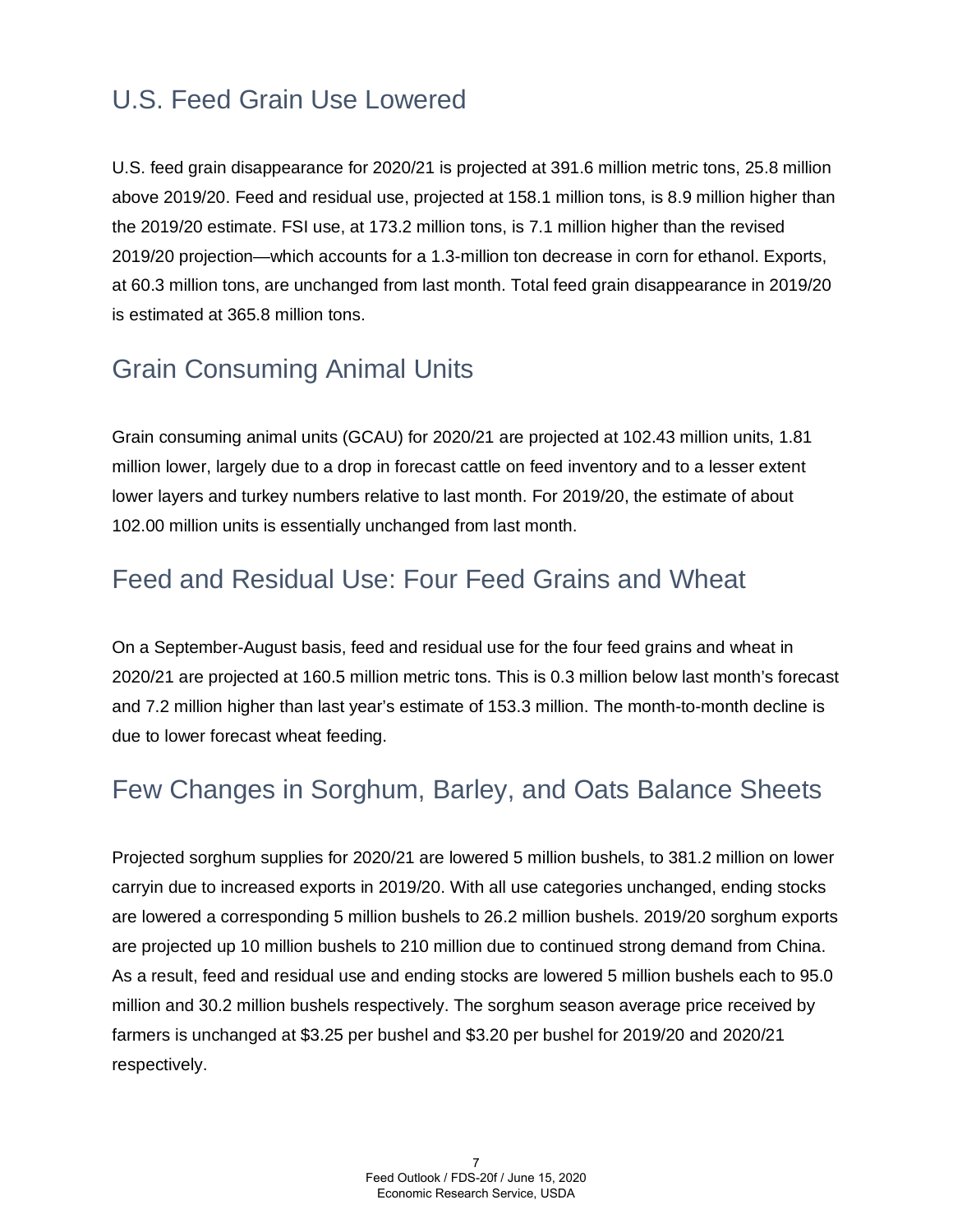Million bushels Figure 9 **U.S. sorghum for ethanol use by month**



*Note: Months for which data were withheld to avoid disclosure are shown as null.* Source: USDA Economic Research Service using data from USDA, National Agricultural Statistics Service, *Grains Crushings and Co-Products.* 





There are no changes in the barley balance sheet from last month for both 2019/20 and 2020/21. The projected season average price received by farmers for barley is unchanged at \$4.70 per bushel and \$4.30 per bushel in 2019/20 and 2020/21 respectively.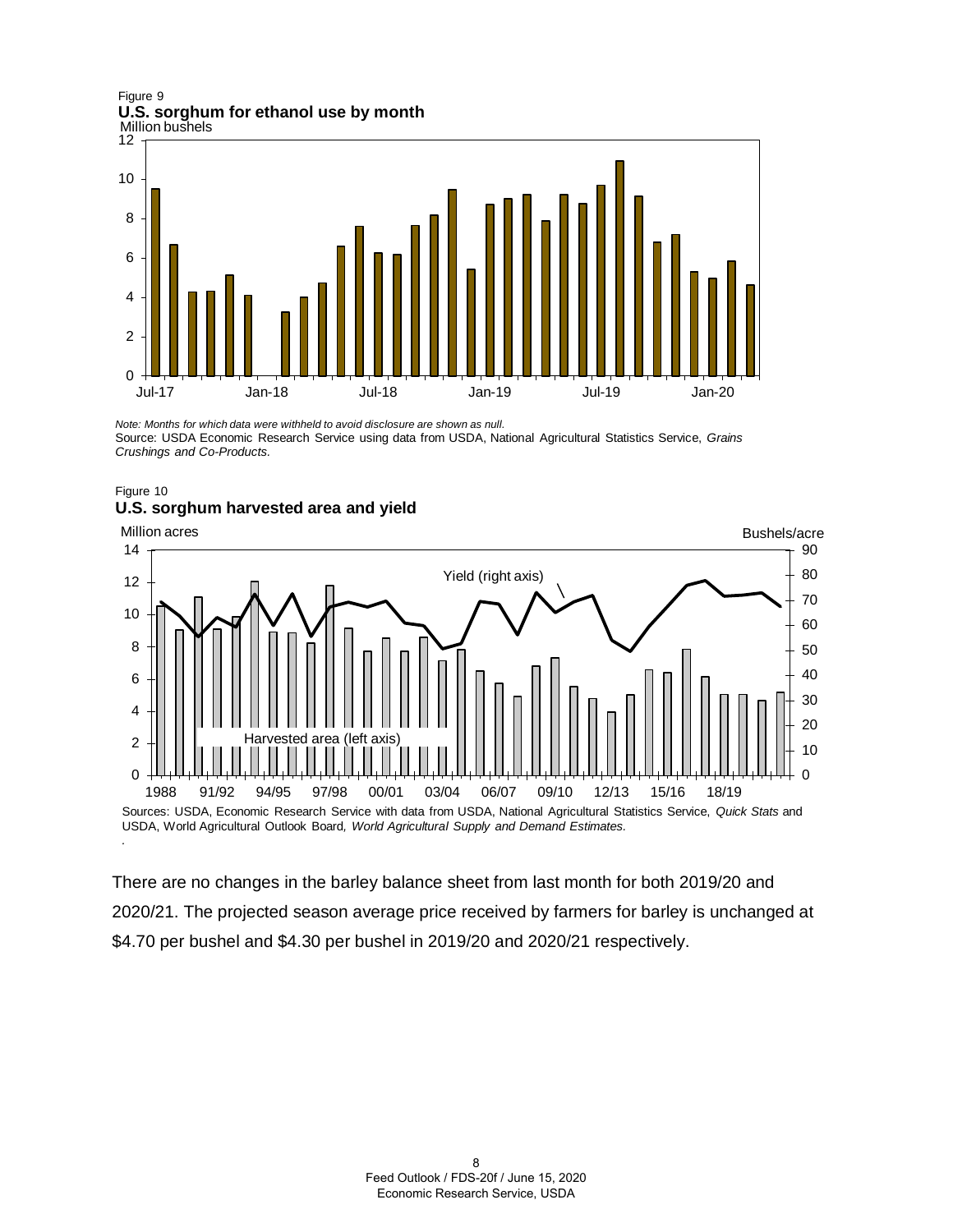

Projected oat supply for 2019/20 is increased 3 million bushels on larger imports from Canada, bringing supplies to 185.0 million bushels. The increase in supply is offset by a 3-million bushel increase in feed and residual use to 73 million bushels. Total use is now projected at 156.0 million bushels, leaving ending stocks unchanged. The projected season average price received by farmers for oats is unchanged at \$2.85 per bushel and \$2.50 per bushel in 2019/20 and 2020/21 respectively.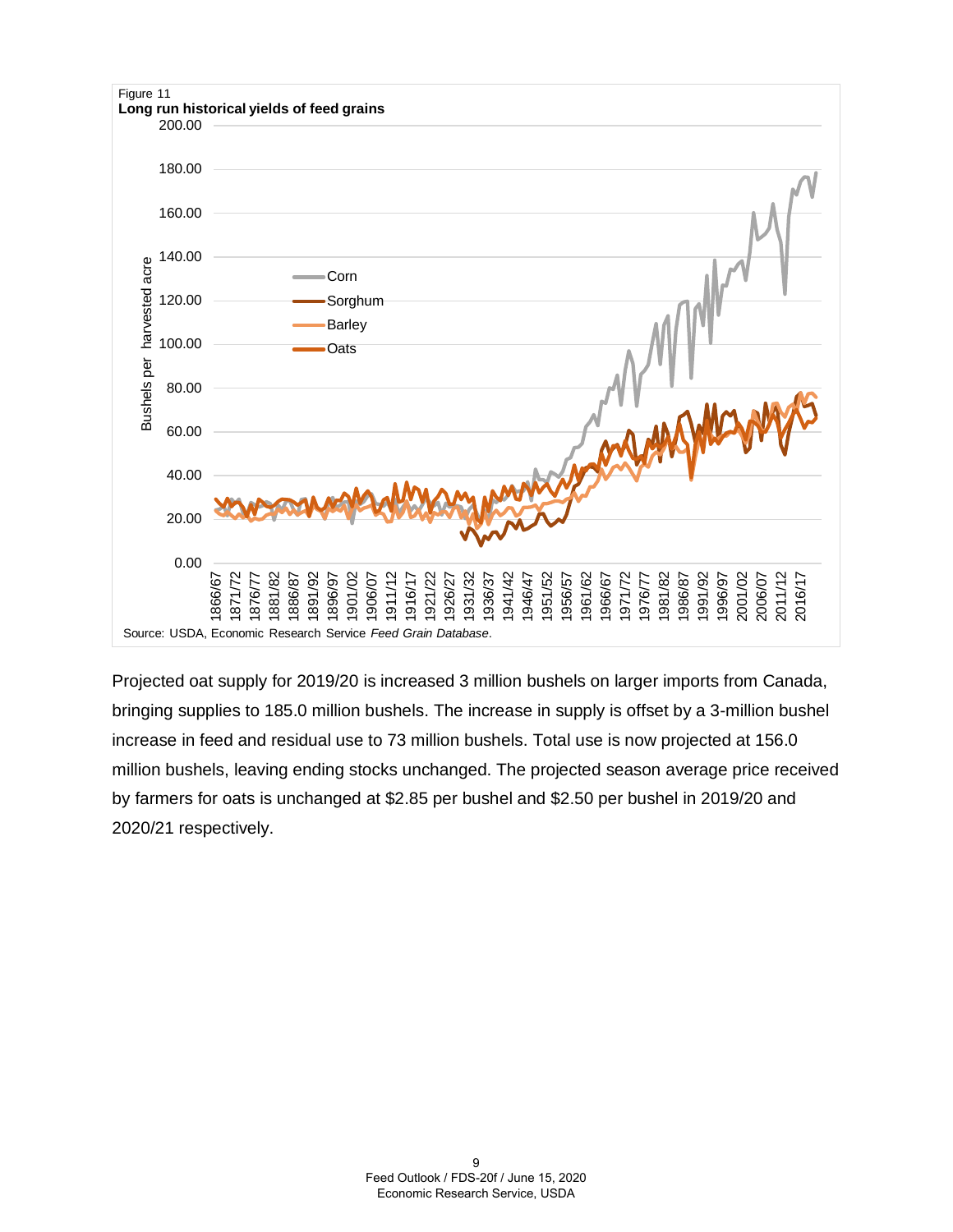Thousand metric tons Figure **12 Monthly U.S. sorghum exports**



Source: USDA, Economic Research Service using data from U.S. Department of Commerce, Bureau of the Census, January 2020 Grain Inspections.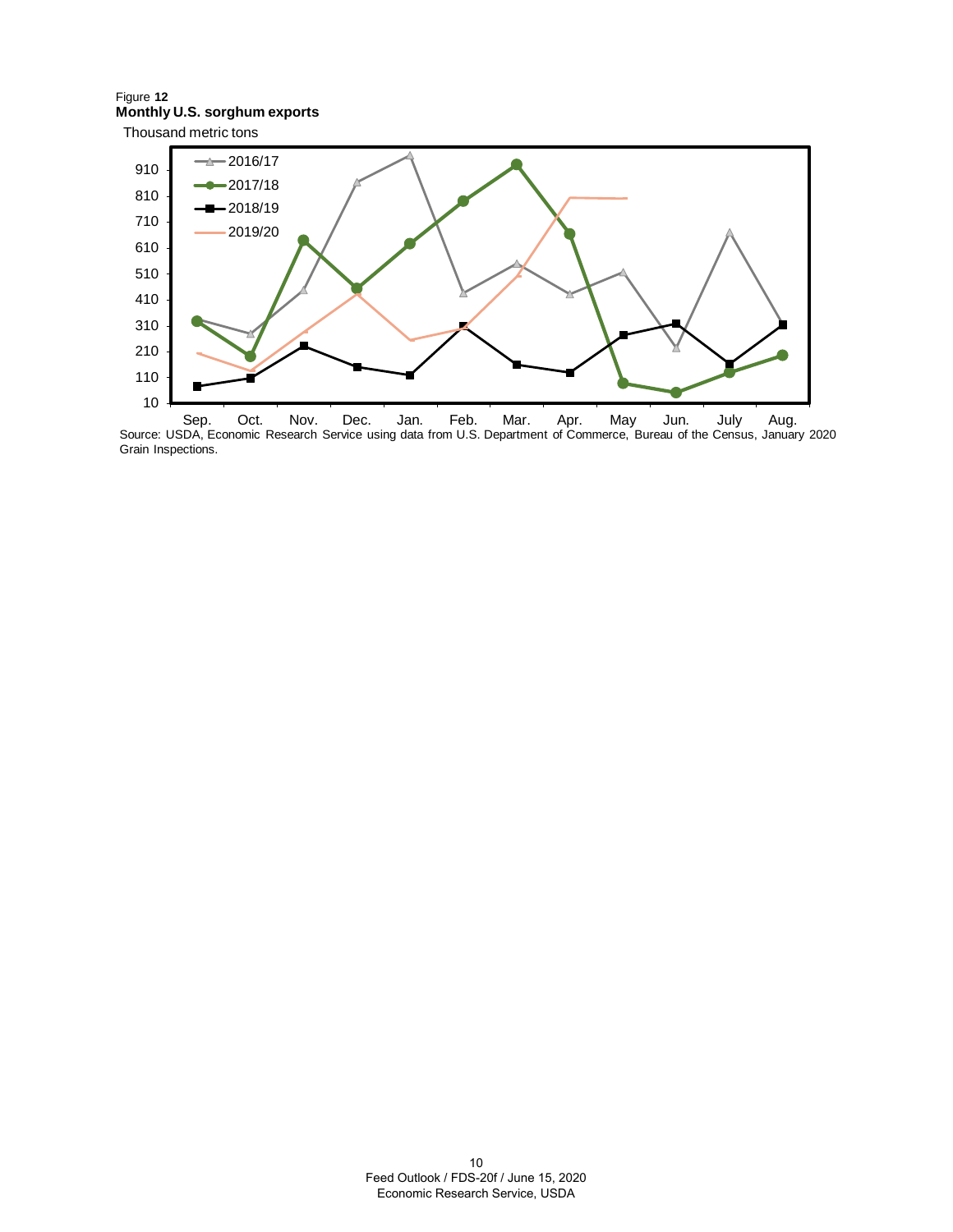# <span id="page-10-0"></span>**International Outlook**

# Coarse Grain Production Getting Larger

World coarse grain production is projected to reach 1,484.6 million tons in 2020/21, an increase of 3.2 million from last month's forecast. The largest increases are for *European Union (EU)* and *Australian* barley, and *Brazilian* corn. Partly offsetting is projected lower barley output in *Ukraine, Russia* and *India*. For a summary of changes to the production of coarse grains, see **table A1**; for information on production changes by country and by crop, see **[table A2](#page-12-0)** below.

| Table A1 - World and U.S. coarse grain production at a glance (2020/21), June 2020               |                                                                                                                                |                   |                                                   |                    |                                                                                                                                                                 |  |  |  |  |
|--------------------------------------------------------------------------------------------------|--------------------------------------------------------------------------------------------------------------------------------|-------------------|---------------------------------------------------|--------------------|-----------------------------------------------------------------------------------------------------------------------------------------------------------------|--|--|--|--|
|                                                                                                  | <b>Region or</b><br>country                                                                                                    | <b>Production</b> | <b>Change from</b><br>previous month <sup>1</sup> | YoY<br>Change $^2$ | <b>Comments</b>                                                                                                                                                 |  |  |  |  |
|                                                                                                  |                                                                                                                                |                   | <b>Million tons</b>                               |                    |                                                                                                                                                                 |  |  |  |  |
| <b>Coarse grain production (total)</b>                                                           |                                                                                                                                |                   |                                                   |                    |                                                                                                                                                                 |  |  |  |  |
|                                                                                                  | <b>Norld</b>                                                                                                                   | 1.484.6           | $+3.2$                                            | $+78.1$            |                                                                                                                                                                 |  |  |  |  |
|                                                                                                  | Foreign                                                                                                                        | 1.064.1           | $+3.2$                                            | $+16.9$            | Coarse grain production for both 2019/20 and 2020/21 is projected<br>higher. See table A2 below for details.                                                    |  |  |  |  |
|                                                                                                  | <b>United States</b>                                                                                                           | 420.5             | No change                                         | $+61.2$            | See section on U.S. domestic output.                                                                                                                            |  |  |  |  |
| World production of coarse grains by type of grain                                               |                                                                                                                                |                   |                                                   |                    |                                                                                                                                                                 |  |  |  |  |
|                                                                                                  |                                                                                                                                |                   |                                                   |                    | <b>CORN</b>                                                                                                                                                     |  |  |  |  |
|                                                                                                  | İWorld                                                                                                                         | 1,188.5           | $+1.6$                                            | $+75.0$            |                                                                                                                                                                 |  |  |  |  |
|                                                                                                  | <b>TForeign</b>                                                                                                                | 782.2             | $+1.6$                                            | $+14.6$            | Corn production is projected higher for Brazil and Zambia. For<br>2019/20, corn output is revised for South Africa, Paraguay, and<br>India. See table A2 below. |  |  |  |  |
|                                                                                                  | <b>United States</b>                                                                                                           | 406.3             | No change                                         | $+60.4$            | See section on U.S. domestic output.                                                                                                                            |  |  |  |  |
| <b>BARLEY</b>                                                                                    |                                                                                                                                |                   |                                                   |                    |                                                                                                                                                                 |  |  |  |  |
|                                                                                                  | <b>World</b>                                                                                                                   | 155.3             | $+1.1$                                            | $+1.0$             |                                                                                                                                                                 |  |  |  |  |
|                                                                                                  | Foreign                                                                                                                        | 151.3             | $+1.1$                                            | $+0.7$             | Higher projected barley production in Australia and the EU, partly<br>offset by declines in Russia, Ukraine, and India. See table A2 below.                     |  |  |  |  |
|                                                                                                  | <b>United States</b>                                                                                                           | 4.0               | No change                                         | $+0.3$             | See section on U.S. domestic output.                                                                                                                            |  |  |  |  |
| <b>OATS</b>                                                                                      |                                                                                                                                |                   |                                                   |                    |                                                                                                                                                                 |  |  |  |  |
|                                                                                                  | World                                                                                                                          | 24.8              | $+0.5$                                            | $+2.4$             |                                                                                                                                                                 |  |  |  |  |
|                                                                                                  | Foreign                                                                                                                        | 23.8              | $+0.5$                                            | $+2.1$             | Higher projected production in Australia. See table A2 below.                                                                                                   |  |  |  |  |
|                                                                                                  | <b>United States</b>                                                                                                           | 1.0               | No change                                         | $+0.3$             | See section on U.S. domestic output.                                                                                                                            |  |  |  |  |
|                                                                                                  | <sup>1</sup> Change from previous month. No production changes are made for sorghum, rye, millet, and mixed grains this month. |                   |                                                   |                    |                                                                                                                                                                 |  |  |  |  |
|                                                                                                  | $2$ YoY: year over year changes. For changes and notes by country, see table A2 below.                                         |                   |                                                   |                    |                                                                                                                                                                 |  |  |  |  |
| Source: USDA, Foreign Agricultural Service, Production, Supply and Distribution online database. |                                                                                                                                |                   |                                                   |                    |                                                                                                                                                                 |  |  |  |  |

While **2019/20** harvests in the Northern Hemisphere were generally completed months ago, in the Southern Hemisphere crops are still growing and being harvested. *Brazil's* second-crop corn harvest for **2019/20** starts in late May and continues through August 2020. Considering the in-country and in-state area estimates, as well as high domestic corn prices at the time of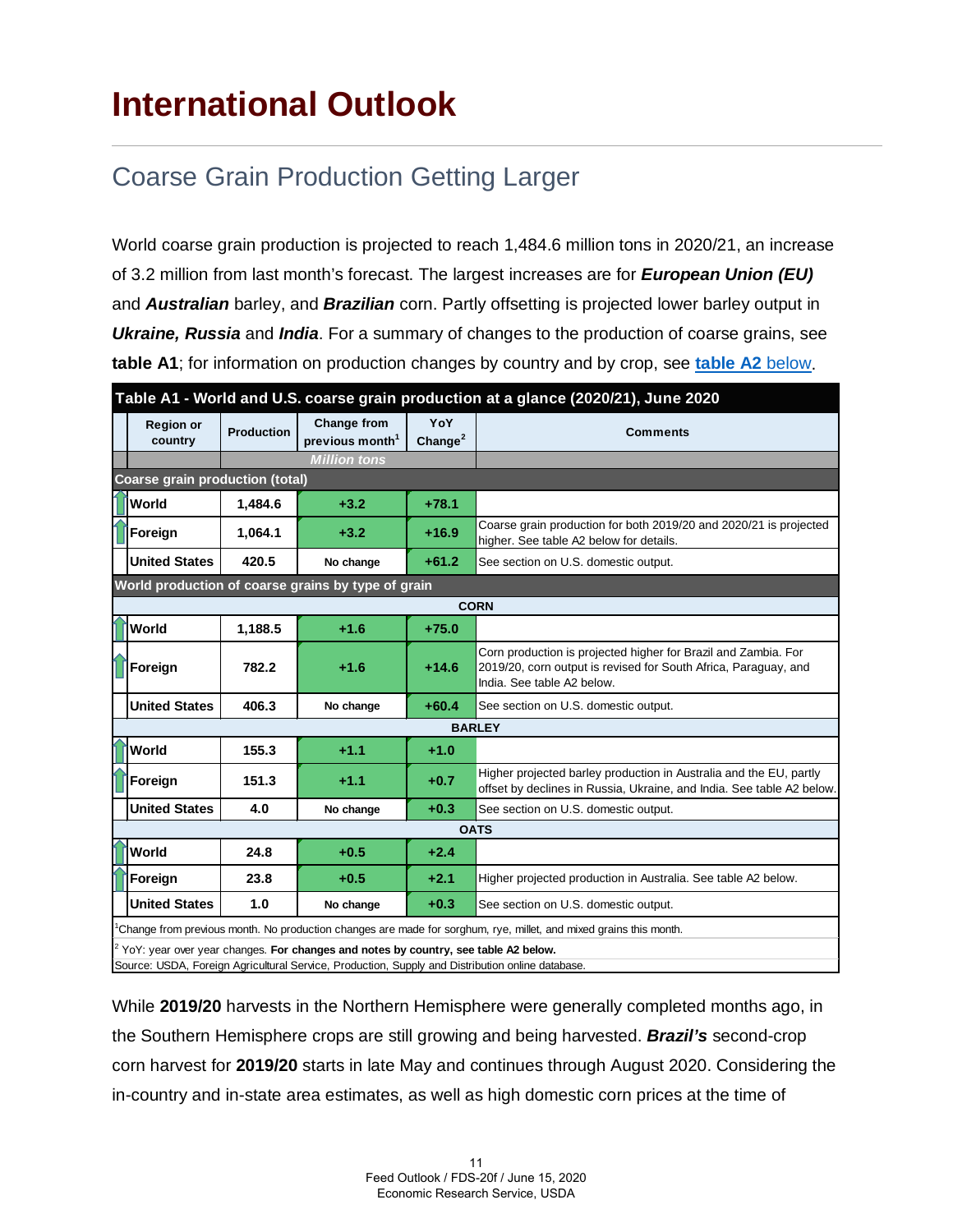planting, corn area for the second crop in Brazil is projected 0.2 million hectares higher this month. The region produces on average two thirds of the country's second-crop corn. Average corn yields for the country are reduced this month. Brazil is a vast country with a mixed bag of weather conditions this year. Prolonged dryness hurt yields in the southern part of the country, especially in the state of Parana. However, good to excellent conditions in the Center-West (Mato Grosso), with rains extended into May, were beneficial for the crop. With higher area and yields, the Center-West corn output is projected to offset the reductions in the South. The Brazilian 2019/20 corn production estimate remains unchanged this month at 101.0 million tons.

Planting for the **2020/21** second-crop corn in Brazil is still half a year away. However, Brazil has been expanding second-crop corn area more recently at an average rate of 2-3 percent a year. With no shortage of land for further expansion in the Center-West, combined with generally favorable local currency prices, an increase in 2019/20 triggers a higher corn area estimate for next year, up 0.2 million hectares. With higher area and trend yield (unchanged month-tomonth), corn output for 2020/21 is projected up 1.0 million from the previous month at 107.0 million, and 6.0 million tons above 2019/20 crop.

Corn yields in *Paraguay* for **2019/20** are projected lower this month, with corn output trimmed 0.6 million tons to 3.8 million. The country is located next to the southern Brazilian states of Parana and Santa Catarina, that went through pronounced dryness during the crop reproductive period from March through May.

*South African* **2019/20** corn production is projected 0.3 million tons higher at 16.3 million, based on data published by the Crop Estimates Committee of the Department of Agriculture (CEC). After dry conditions at the time of planting, crop conditions recovered beautifully. Exceptional rains in the western part of the country's corn belt, and good-to-average conditions in the east, point to excellent yields, just below the all-time record of 2016/17.

*Indian* production of the coarse grain summer crops of corn, sorghum, and millet is projected 2.1 million tons higher for **2019/20** this month, following the third Government advance estimates. *Australian* coarse grain production for **2019/20** is also adjusted this month, with the new estimates by ABARES––Australian Bureau of Agricultural and Resource Economics and Sciences––down 0.1 million tons, with small partly offsetting changes to barley, sorghum, and oats. See **table A2** for information on this month's production changes by country and by crop. See **map A** below for a visual display of this month's barley production changes.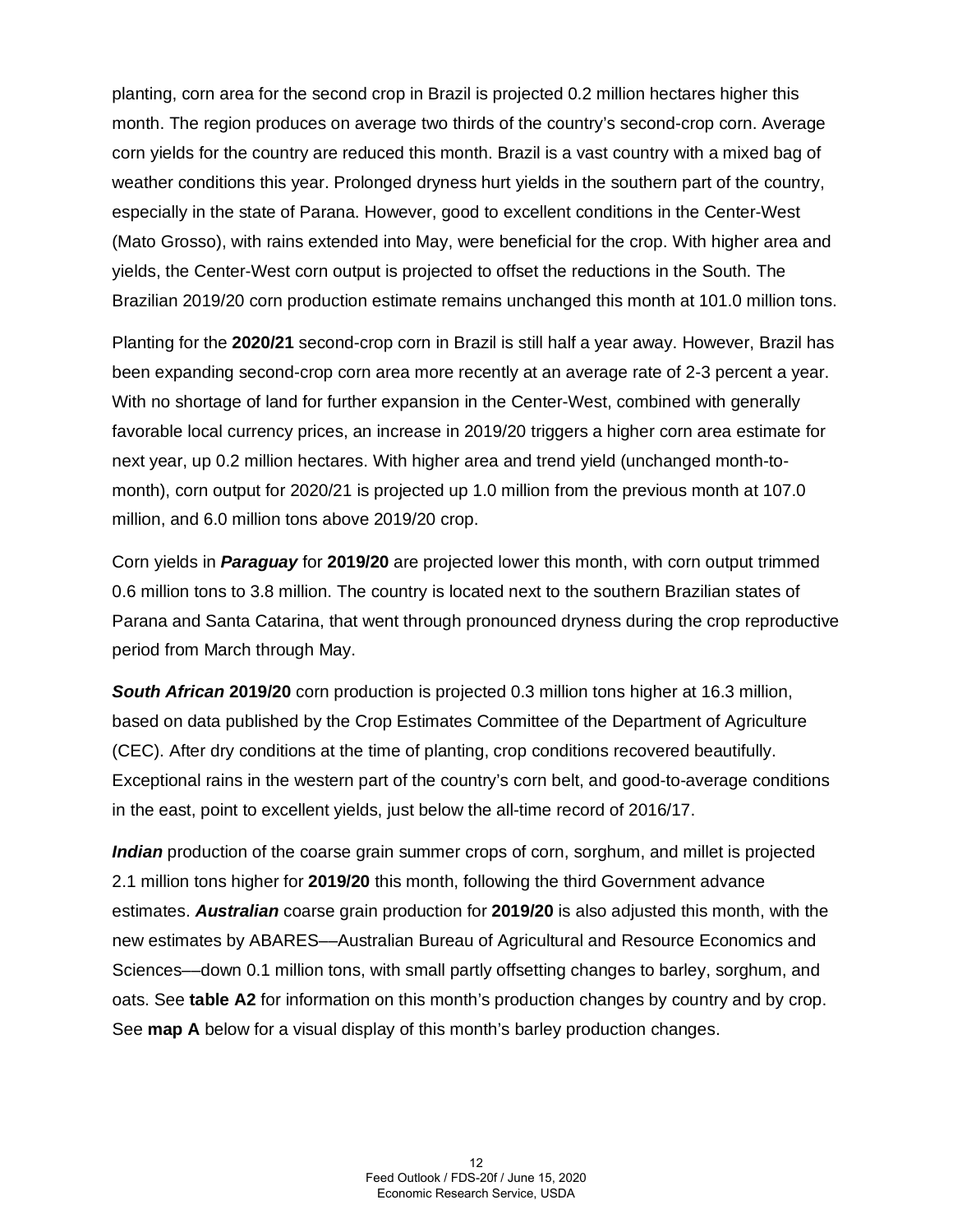<span id="page-12-0"></span>

| Table A2 - Coarse grain production by country at a glance, June 2020                                                                   |                                                                   |           |       |                                    |                            |                                                                                                                                                                                                                                                                                                                                                         |  |  |  |
|----------------------------------------------------------------------------------------------------------------------------------------|-------------------------------------------------------------------|-----------|-------|------------------------------------|----------------------------|---------------------------------------------------------------------------------------------------------------------------------------------------------------------------------------------------------------------------------------------------------------------------------------------------------------------------------------------------------|--|--|--|
|                                                                                                                                        | Type of crop Crop year Production                                 |           |       | Change in<br>forecast <sup>1</sup> | YoY <sup>2</sup><br>change | <b>Comments</b>                                                                                                                                                                                                                                                                                                                                         |  |  |  |
|                                                                                                                                        |                                                                   |           |       | <b>Million tons</b>                |                            |                                                                                                                                                                                                                                                                                                                                                         |  |  |  |
|                                                                                                                                        | Coarse grain production by country and by type of grain (2020/21) |           |       |                                    |                            |                                                                                                                                                                                                                                                                                                                                                         |  |  |  |
|                                                                                                                                        | <b>Corn</b>                                                       | Mar-Feb   | 107.0 | $+1.0$                             | <b>BRAZIL</b><br>$+5.0$    | Although corn planting for the 2020/21 is months away, corn area is<br>projected 0.2 million hectares higher based on the increase in<br>2019/20 (see below) and on the average rate for yearly area                                                                                                                                                    |  |  |  |
|                                                                                                                                        |                                                                   |           |       |                                    |                            | expansion.                                                                                                                                                                                                                                                                                                                                              |  |  |  |
| <b>ZAMBIA</b>                                                                                                                          |                                                                   |           |       |                                    |                            |                                                                                                                                                                                                                                                                                                                                                         |  |  |  |
|                                                                                                                                        | Corn                                                              | May-Apr   | 3.4   | $+0.7$                             | $+1.4$                     | Record-high corn area is projected this month, 0.3 million hectares<br>higher than expected.                                                                                                                                                                                                                                                            |  |  |  |
|                                                                                                                                        |                                                                   |           |       |                                    |                            | <b>EUROPEAN UNION (EU)</b>                                                                                                                                                                                                                                                                                                                              |  |  |  |
|                                                                                                                                        | <b>Barley</b>                                                     | July-June | 64.1  | $+1.4$                             | $+1.1$                     | Improved weather resulted in dramatic year-over-year increase in<br>spring barley area in the United Kingdom (UK).                                                                                                                                                                                                                                      |  |  |  |
|                                                                                                                                        |                                                                   |           |       |                                    |                            | <b>AUSTRALIA</b>                                                                                                                                                                                                                                                                                                                                        |  |  |  |
|                                                                                                                                        | <b>Barley</b>                                                     | Nov-Oct   | 10.2  | $+1.0$                             | $+1.4$                     | Barley area in Australia is projected higher this month in line with<br>recent ABARES <sup>3</sup> estimates.                                                                                                                                                                                                                                           |  |  |  |
|                                                                                                                                        | Oats                                                              | Nov-Oct   | 1.6   | $+0.5$                             | $+0.7$                     | Oats area in Australia is projected higher this month in line with the<br>recent ABARES <sup>3</sup> report.                                                                                                                                                                                                                                            |  |  |  |
|                                                                                                                                        |                                                                   |           |       |                                    |                            | <b>UKRAINE</b>                                                                                                                                                                                                                                                                                                                                          |  |  |  |
|                                                                                                                                        | <b>J</b> Barley                                                   | July-June | 4.6   | $-0.3$                             | $-0.1$                     | Crop conditions deteriorated and dryness persisted in May in the<br>parts of the country (Odessa, Nikolayev, and Crimea) where most<br>Ukrainian winter barley is grown.                                                                                                                                                                                |  |  |  |
| <b>RUSSIA</b>                                                                                                                          |                                                                   |           |       |                                    |                            |                                                                                                                                                                                                                                                                                                                                                         |  |  |  |
|                                                                                                                                        | Barley                                                            | July-June | 17.3  | $-0.2$                             | $-2.6$                     | Unfavorable conditions during crop emergence and development<br>are expected to hurt winter barley yields (a small part of the total<br>barley grown in Russia) in the Southern District of the country.                                                                                                                                                |  |  |  |
|                                                                                                                                        | <b>INDIA</b>                                                      |           |       |                                    |                            |                                                                                                                                                                                                                                                                                                                                                         |  |  |  |
|                                                                                                                                        | Barley                                                            | Apr-Mar   | 1.6   | $-0.3$                             | Small<br>change            | This winter crop is already harvested, and production is adjusted<br>based on the third Government advance estimate.                                                                                                                                                                                                                                    |  |  |  |
| Coarse grain production by country and by type of grain (2019/20)                                                                      |                                                                   |           |       |                                    |                            |                                                                                                                                                                                                                                                                                                                                                         |  |  |  |
| <b>PARAGUAY</b>                                                                                                                        |                                                                   |           |       |                                    |                            |                                                                                                                                                                                                                                                                                                                                                         |  |  |  |
|                                                                                                                                        | IlCorn                                                            | June-May  | 3.8   | $-0.6$                             | $+0.1$                     | Located next to the southern Brazilian states of Parana and Santa<br>Catarina, Paraguayan production of second crop corn also<br>experienced extensive dryness during its reproductive period, and<br>corn yields are expected to be hurt.                                                                                                              |  |  |  |
|                                                                                                                                        | <b>SOUTH AFRICA</b>                                               |           |       |                                    |                            |                                                                                                                                                                                                                                                                                                                                                         |  |  |  |
|                                                                                                                                        | Corn                                                              | May-Apr   | 16.3  | $+0.3$                             | $+4.4$                     | Harvest of the 2019/20 corn crop is on the way, with expectation of<br>record-high yields in the west of the corn belt, where rains during<br>pollination and grain fill boosted yields. In the eastern part of the<br>corn belt, yields are mostly average. The analysis points to an<br>excellent crop, with yields just below the record of 2016/17. |  |  |  |
| <b>INDIA</b>                                                                                                                           |                                                                   |           |       |                                    |                            |                                                                                                                                                                                                                                                                                                                                                         |  |  |  |
|                                                                                                                                        | Corn                                                              | Nov-Oct   | 28.9  | $+0.4$                             | $+1.2$                     | Based on the third advance Government estimates, corn production<br>for 2019/20 is increased.                                                                                                                                                                                                                                                           |  |  |  |
|                                                                                                                                        | Sorghum                                                           | Nov-Oct   | 4.6   | $+0.2$                             | $+1.2$                     | Based on the third advance Government estimates, sorghum<br>production for 2019/20 is increased.                                                                                                                                                                                                                                                        |  |  |  |
|                                                                                                                                        | Millet                                                            | Jan-Dec   | 12.3  | $+1.4$                             | $+2.1$                     | Based on the third advance Government estimates, corn production<br>for 2019/20 is increased. India is by far the top millet producer in the<br>world.                                                                                                                                                                                                  |  |  |  |
|                                                                                                                                        |                                                                   |           |       |                                    |                            | Change from previous month. Smaller changes for coarse grain output are made for several countries, see map A for changes in barley.                                                                                                                                                                                                                    |  |  |  |
| <sup>2</sup> YoY: year over year changes. <sup>3</sup> ABARES - Australian Bureau of Agricultural and Resource Economics and Sciences. |                                                                   |           |       |                                    |                            |                                                                                                                                                                                                                                                                                                                                                         |  |  |  |
| Source: USDA, Foreign Agricultural Service, Production, Supply and Distribution online database.                                       |                                                                   |           |       |                                    |                            |                                                                                                                                                                                                                                                                                                                                                         |  |  |  |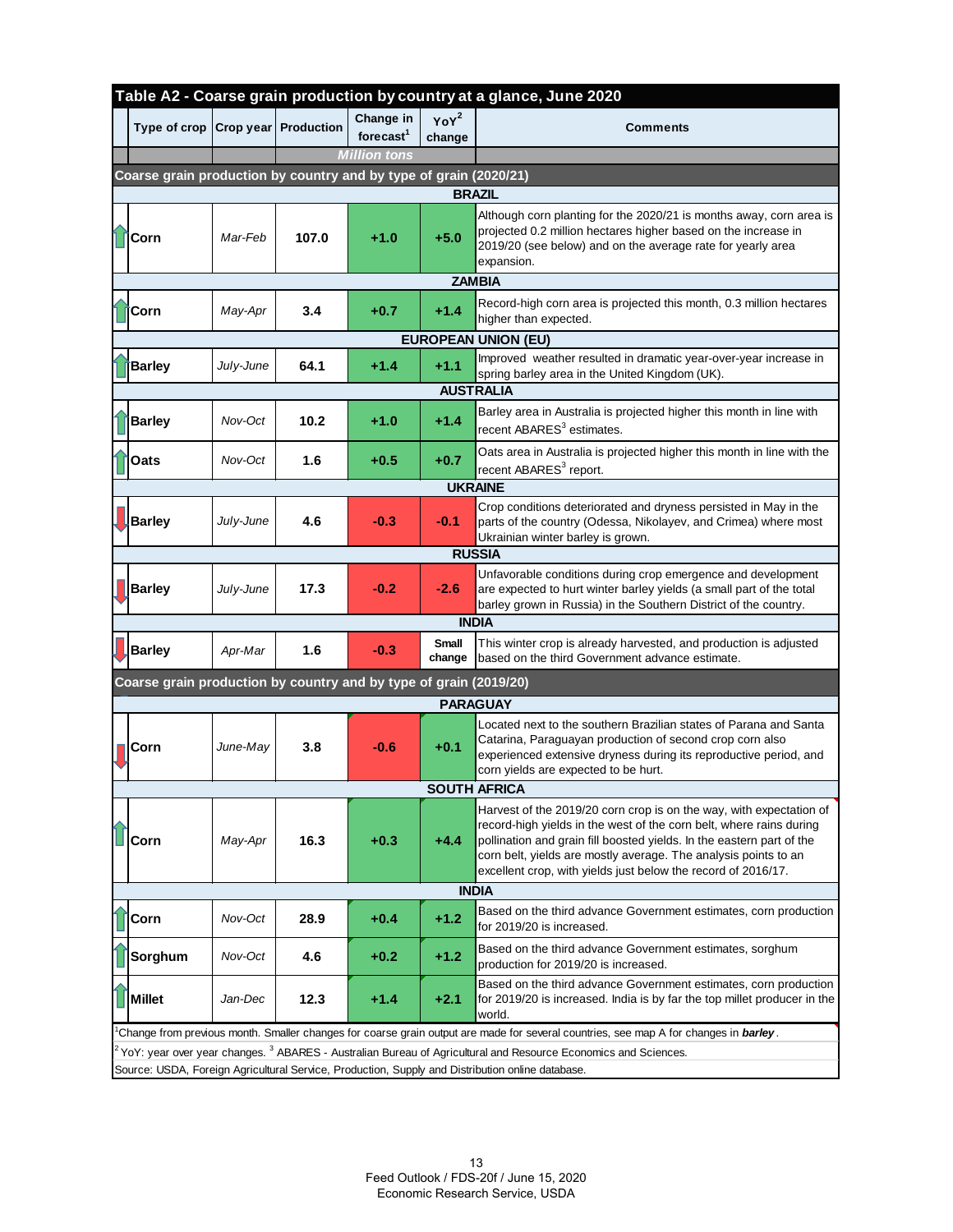**Map A – Barley production changes for 2020/21, June 2020**



Source: USDA, Foreign Agricultural Service, Production, Supply and Distribution online database.

### Coarse Grain Use Higher, Stocks Down for 2020/21

The revisions to 2019/20 supply and demand reduce 2020/21 foreign coarse grain beginning stocks by 2.1 million tons, leaving foreign supplies of coarse grain just 1.0 million tons higher. For a visual display of this month's changes in **corn** beginning stocks, see **map B**.



**Map B – Corn beginning stocks changes for 2020/21, June 2020**

Source: USDA, Foreign Agricultural Service, Production, Supply and Distribution online database.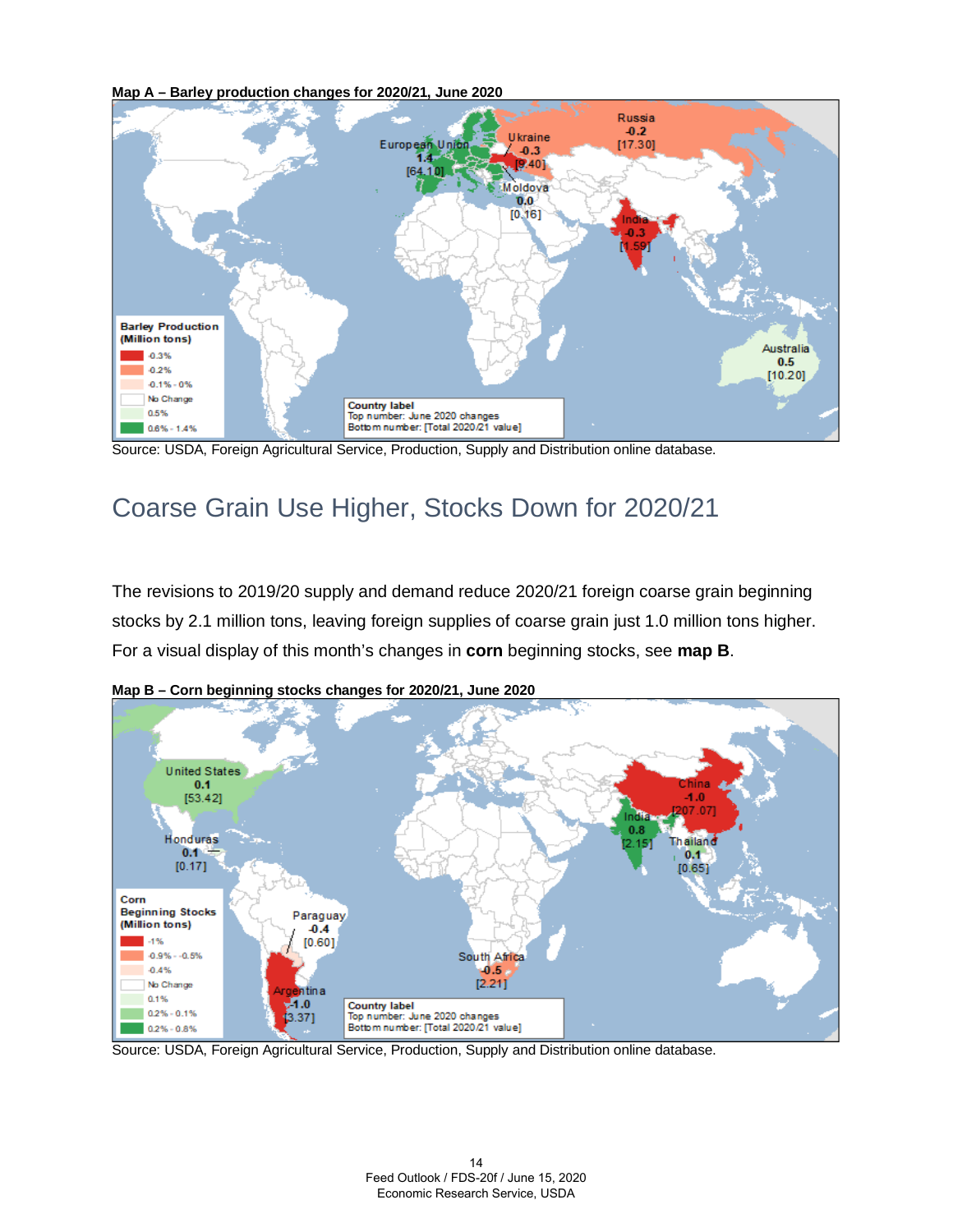The forecast for 2020/21 foreign coarse grain use is increased this month by 3.4 million tons, with the major part of the rise going to feed and residual use. Due to improved production prospects and low relative prices for barley feeding, higher feed use for barley is projected in the *EU* and *Australia*, and for corn in *Zambia*. Coarse grain use is projected higher in *Thailand*, which is expected to import more attractively low-priced corn for feeding from neighboring *Burma* and *Laos* and barley from Australia. In *China*, a shift in feeding is expected for both 2019/20 and 2020/21. Barley consumption is reduced by 1.0 million tons for both years, with an offsetting change for corn feeding. China is expected to feed less imported barley from Australia [\(see the trade section below\)](#page-16-0) for two years in a row, while offsetting the decline in feeding by dipping into its massive corn stocks. China is also expected to enhance its feed use by using more sorghum and oats while boosting imports of these crops. A number of fractional changes in coarse grain use are made this month for several countries.

For a visual display of the changes in **barley** feed and residual use, see **map C**.



**Map C – Barley feed and residual use changes for 2020/21, June 2020**

Source: USDA, Foreign Agricultural Service, Production, Supply and Distribution online database.

With higher projected use more than offsetting the marginal increase in supplies, foreign coarse grain ending stocks are projected down 2.3 million tons this month to 283.4 million (the lowest foreign stocks since 2014/15). Stocks are projected lower for *China* (because of higher corn use), *Argentina* (as increased export prospects for 2019/20 reduce corn supplies and stocks in 2020/21), the *EU* (low relative barley prices support higher feeding, more than offsetting increased supplies), and *Paraguay* (lower corn production prospects). Partly offsetting these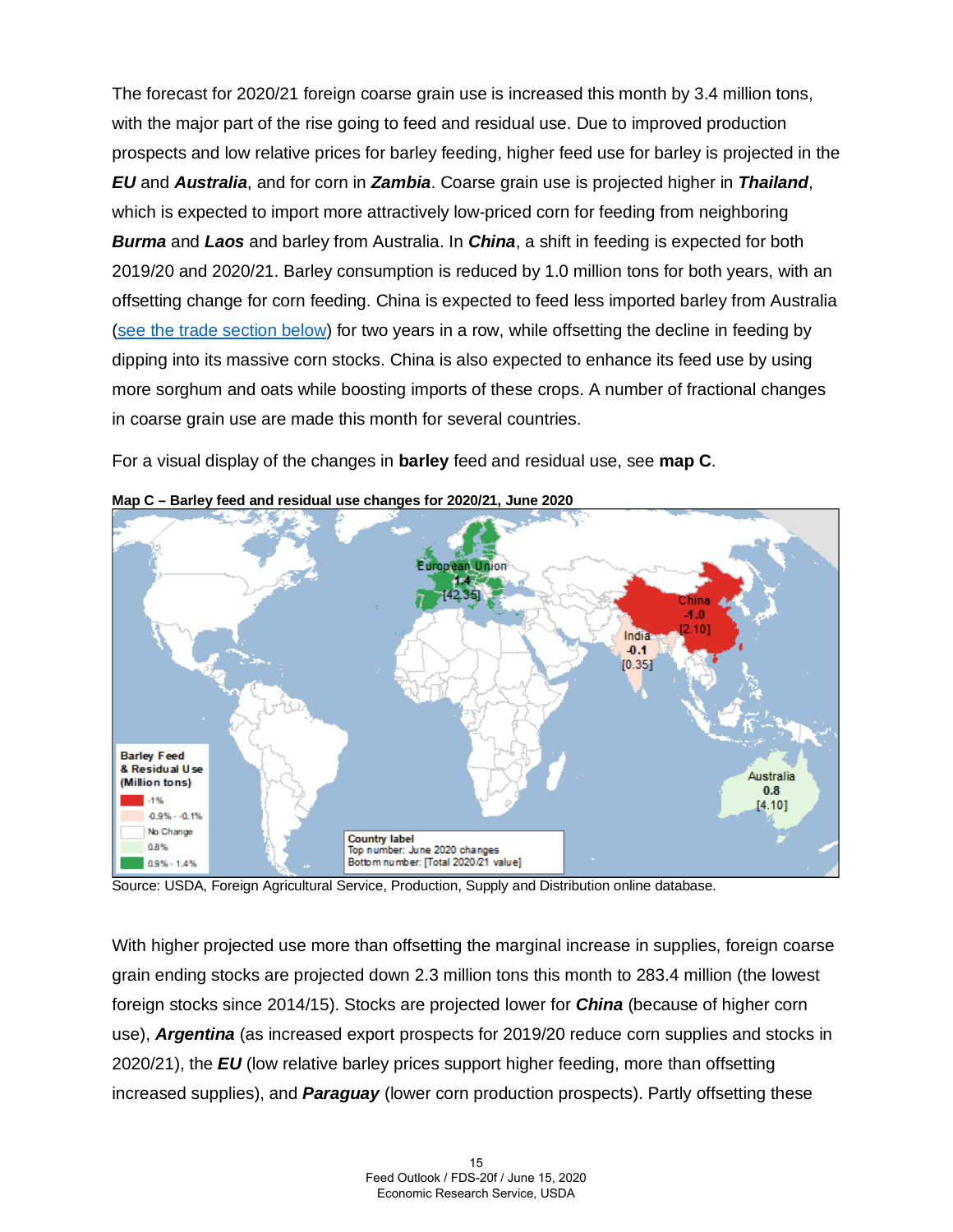reductions are higher projected stocks for *Brazil* (due to boosted corn production and lower 2019/20 exports) and *India* (higher projected crops for 2019/20 and therefore supplies for 2020/21). For a visual display of the changes in **corn** ending stocks, see **map D**.





Source: USDA, Foreign Agricultural Service, Production, Supply and Distribution online database.

# Small Trade Changes and Export Shares Shift This Month, U.S Exports Unchanged

The June forecast for world coarse grain exports for the 2020/21 October-September international trade year is virtually unchanged from the May forecast at 218.5 million tons, with an increase of less than 0.1 million, and several offsetting changes across crops and countries. Corn and oats exports are up by 0.25 and 0.15 million tons, respectively, while barley exports (*Australia*) are reduced by 0.3 million tons.

Corn exports are projected higher for Zambia, which saw its crop projections grow; while oats exports are adjusted for Australia in line with production changes. A reduction of Australian barley exports is addressed [below.](#page-16-0)

Changes in projected corn exports for the 2019/20 international trade year (that will end in September) involve two offsetting changes. *Brazilian* corn exports have been waning, with a major shift to soybean exports. Although corn exports by Brazil are expected to resume along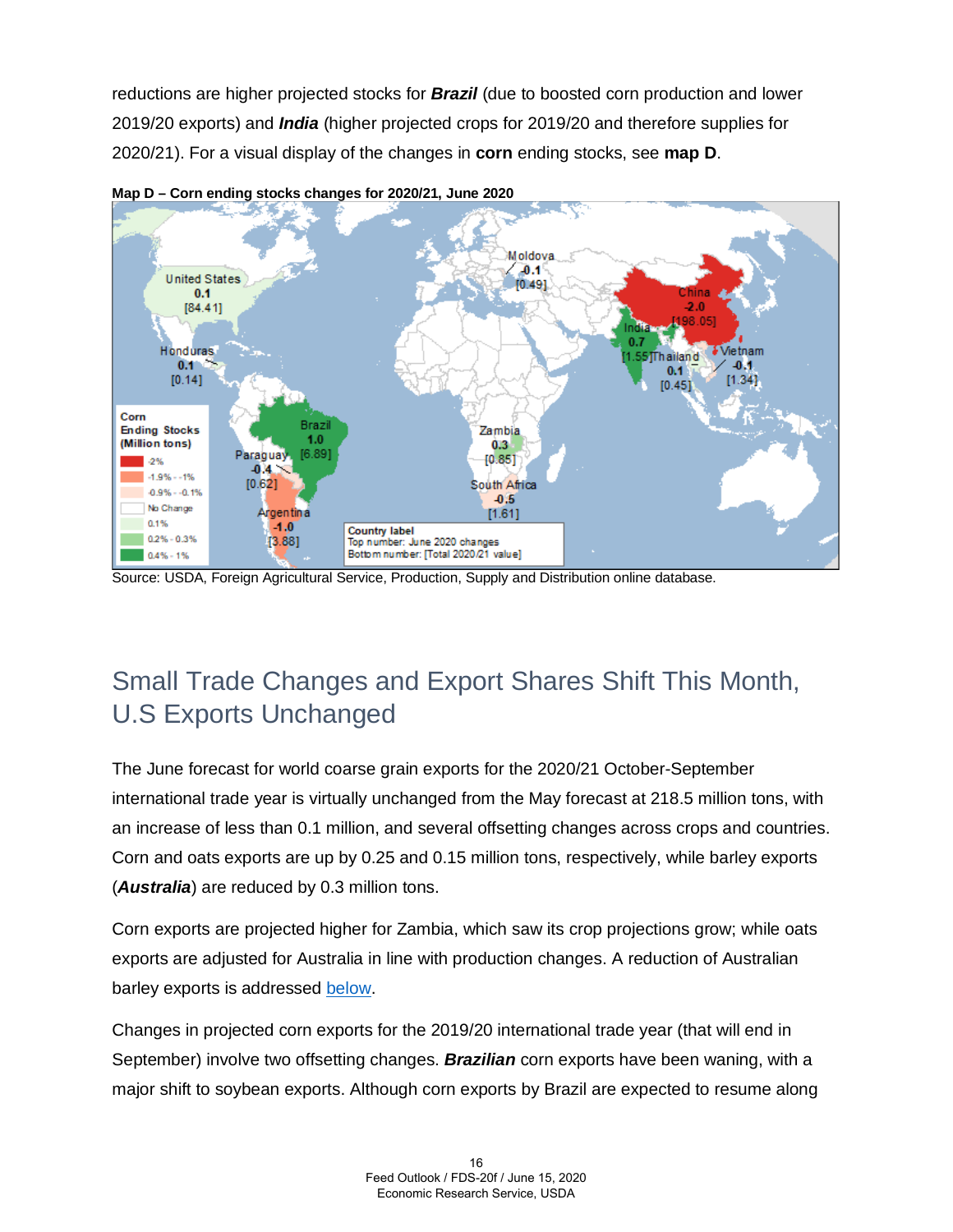with the second-crop corn harvest, the projected exports for the year are trimmed by 1.0 million tons to reach 37.0 million. On the contrary, the rapid current pace of *Argentine* corn exports, with record-high volumes exported in April and May, calls for an increase. Argentina is expected to export 1.0 million more corn and push its record for the October-September trade year further to 36.0 million.

The *U.S.* **2019/20** corn exports forecast is unchanged this month at 47.0 million tons (1.775 billion bushels for the September-August local marketing year). A decline in domestic prices the side effect of this year's COVID-19 pandemic, with a rapid reduction in gasoline use and corn ethanol production that left the United States awash in low priced corn—gave the U.S. a window of opportunity to export more than five million tons in April and May. U.S. corn exports are expected to slow down in coming months just as competitors—corn producers in the Southern Hemisphere and Ukraine where crops become readily available – enter the market. This leaves U.S. corn exports on track to reach the forecast.

#### <span id="page-16-0"></span>China's Punitive Tariffs Affect Barley Markets

Following lengthy investigation, the Chinese Government imposed a punitive 85 percent tariff on barley imports of Australian origin starting May 19, accusing the country of dumping and claiming unmerited state support. *China* typically imports more than half of its barley from *Australia* and accounts for a quarter of global trade of this crop. This month, China's barley imports are forecast 1.0 million tons lower for both 2019/20 and 2020/21, leaving Australia with higher barley supplies, which adds to the expected crop expansion and drives barley prices down. In 2019/20 the *European Union* (mainly *France* and *Germany*) is expected to export 0.7 million more tons of barley to China and other destinations, partly offsetting a 0.8-million-ton of lower Australian barley exports. On the import side of barley trade, *Thailand* is the country to benefit from importing more Australian low-priced barley (up 0.3 million tons), while *Saudi Arabia*, *Algeria*, and *Tunisia* are expected to get some additional barley from multiple destinations. China, on the other hand, is expected to partly offset lower barley imports by buying more sorghum in 2019/20 (up 0.3 million tons), mainly from the *U.S.*, and extra oats in 2020/21 from Australia (up 0.1 million tons).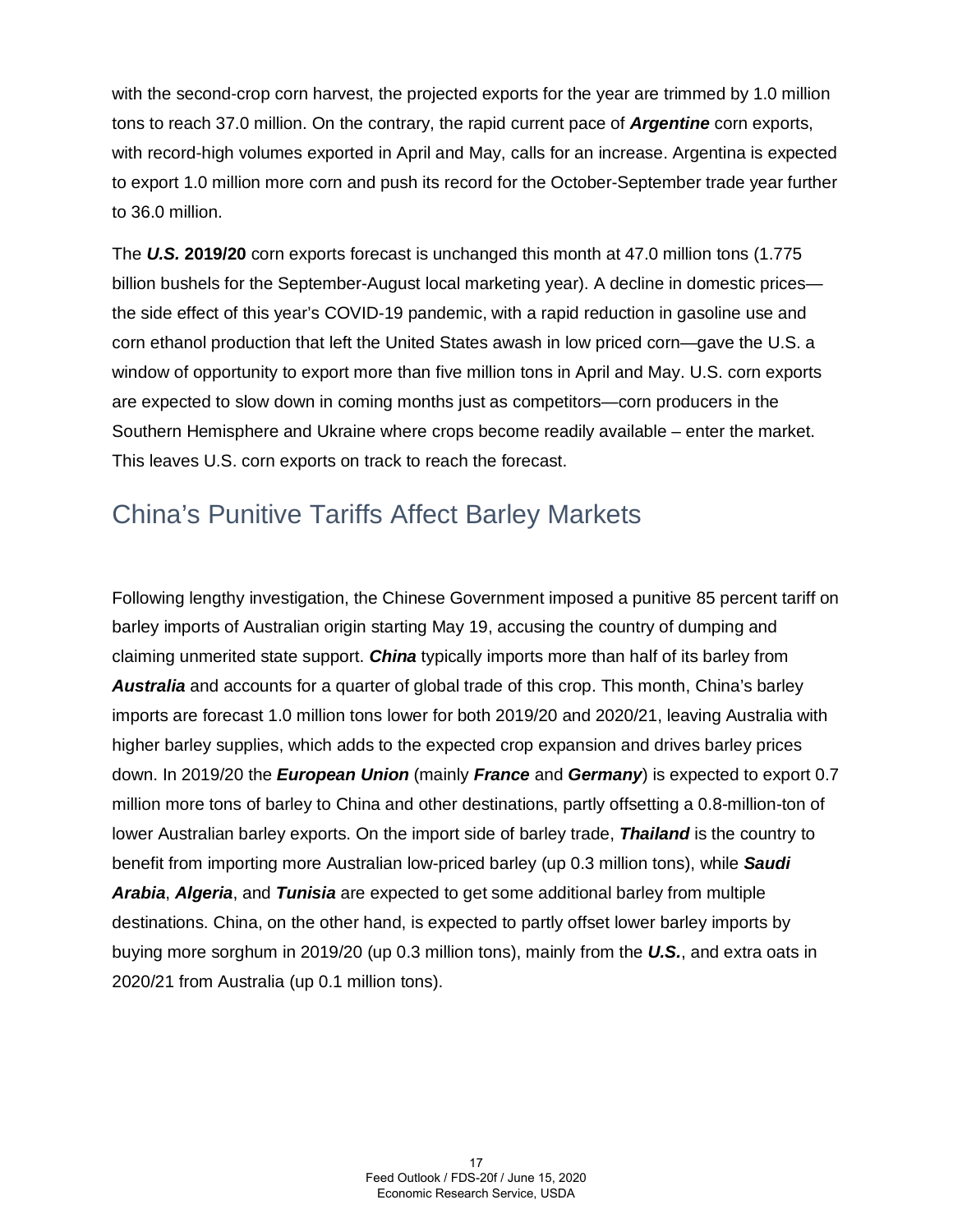# Suggested Citation

Capehart, Thomas, Liefert, Olga, and Olson, David, *Feed Outlook*, FDS-20f, U.S. Department of Agriculture, Economic Research Service, June 15, 2020